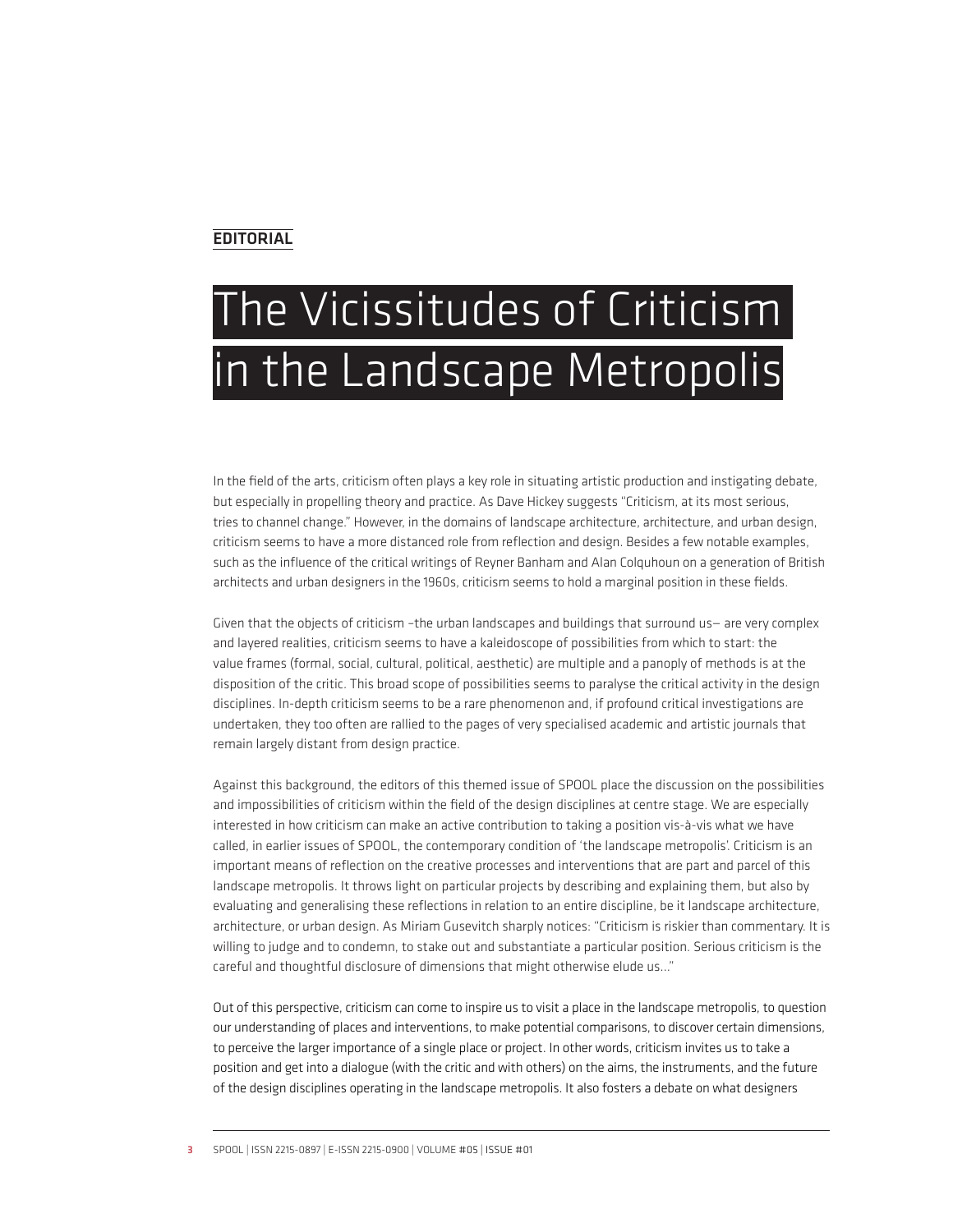produce and how it relates to societal needs, expectations, and responses. Terry Eagleton has pointed out that this is the main 'function of criticism': it moves the evaluation of design projects and processes out of the realm of 'single opinions' and situates it in a sphere of public debate, discussion, and evaluation.

Criticism seems very suited for publication in journals. The journal and its editorial board offer credibility to criticism. They guarantee that it is not merely an opinion by offering guidelines, by editing the article, and by applying a process of peer review. However, this is only part of the story. In the fields of architecture, urban design, and landscape architecture, criticism can take many forms that go beyond the article and can be uttered on many more platforms than the journal. To some extent, today's world allows anyone to position him- or herself as a 'critic', offering critical opinions without playing by the rules of a journal. However, one could ask whether this can still be considered as a 'grounded evaluation', in the way that the American philosopher Noel Carroll defines it, in his book *On Criticism. Thinking in Action* (2009). Within the rainfall of fast messages and instant opinions that characterise our contemporary world, criticism seems to be in search of a new future, and for a new definition of its relevance. What would happen, for instance, if the slow practice of criticism were to be considered as a particular form of academic research, which would be positioned at the field of encounter between academia and practice?

Establishing a forum for critical reflection at the crossroads of academia and practice has historical precedents, such as f.ex. the non-profit Institute for Architecture and Urban Studies (IAUS), founded by Peter Eisenman in 1967, which assembled a core group of young architects to start the initiative – including, among others, Diana Agrest, Kenneth Frampton, and Anthony Vidler, and which also involved fellows such as Rem Koolhaas, and Aldo Rossi. Together they sought alternatives to traditional forms of education and practice, trying to set up a platform for debate, criticism, multidisciplinary experimentation, progressive education, improvisation, and applied theory. The original Institute was motivated by concerns related to research, education, and development in architecture and urbanism. It ran until 1985. Who is following up, who is nurturing the practice of criticism today? There are few initiatives to counter the absence of debate and constructive critical thinking within the design professions, probably because of their inclination towards competitive rather than collaborative business. However, if designers want to matter in society, sooner rather than later they must go beyond each professional's legitimate, but limiting, concern of fighting in favour of his or her own business, ultimately teaming up with others and critically acknowledging their own productions. Even if professional associations foster co-existence among professionals, they do not encourage critical thinking about engrained professional habits, which is the first step in advancing the profession with a view to becoming relevant players in larger societal issues. Constructive criticism instead of competition is hard to actualise in professional arenas. Could academics play a role in nurturing the practice of criticism today? Even though, in the design disciplines, the scientific inclination to objectivity is not at all an epistemological obligation, there are few scholars practicing criticism as a form of academic writing, and even fewer journals are interested in dedicating pages to this genre. In fact, both parties shy away from what seems an unfamiliar enterprise. Design scholars would well write ABOUT criticism but very seldom ENGAGE IN criticism – be it as to criticise a design project, a group of works, or an epoch of particular designerly convictions. This is what we experienced when we called for contributions to this issue of SPOOL, and it confirms our wish to further encourage academics to make this arena theirs, to develop criticism as an academic commitment to practice, a field of encounter with practice, as reflective practice *per se*.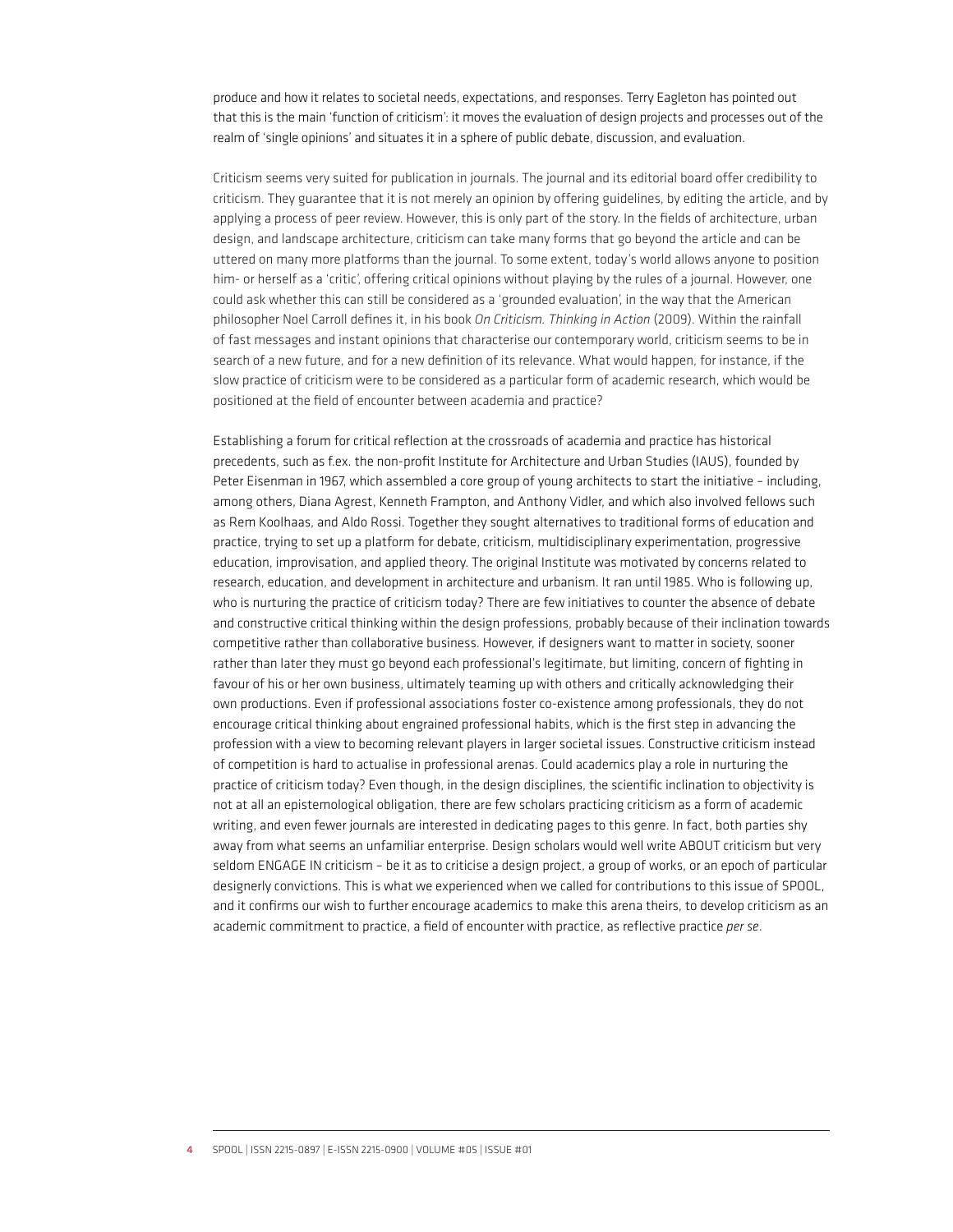## The subject of criticism

For us, SPOOL editors, criticism is a way of engaging with the project itself. The key operation of criticism is based on physical contact with the project or actual site, through visits, observation, and intuition. But what is described, as well as why and how, is a matter of deciphering the what, and is handled through a dialogic interaction between survey and interpretation that eventually unfolds reflection anchored in space, in its structures, usage, form, memories, atmospheres, ecologies. As Roland Barthes explains in his seminal essay 'What is Criticism', "Criticism should reflect both on the work of art as on the process of criticism itself. Criticism should not reveal or discover meaning in a work, it should rather expose the process how meaning is generated."

Criticism is, in this sense, never only about a particular object. Following a specific line of questioning – a red thread – that determines how the critic examines and 're-presents' the design project under scrutiny, the critic points also to its broader relevance. The critic reveals how the singular design concept relates to the direct context of the wider metropolitan landscape, but also to the larger disciplinary context of theoretical concepts and design approaches. Out of this perspective criticism is always simultaneously about heteronomous and autonomous concerns, about the position within the metropolitan landscape and within the disciplines of architecture, urban design, and landscape architecture. Within the spectre between heteronomous and autonomous concerns, many approaches and methods are possible. We have received abstracts that suggest that there are as many practices of criticism as there are works of design and angles to evaluate them.

#### Discussing critique

A series of essays in this issue address the very figure of the critic, as well as the character, tools, and roles of criticism within the design disciplines. When people think about criticism they tend to hold rather stereotypical images of who the critic is, and what his or her work modes are. The first articles in this issue start to correct that image and suggest alternative vantage points. Opening with a photo essay by Kirstine Autzen on Copenhagen's much debated open urban space of Superkilen, we introduce Noël van Dooren's position paper on criticism in the field of landscape architecture – synthesising his research and practical experiences as a scholar and former editor for the critique section of JoLA, Journal of Landscape Architecture. He illustrates his thoughts by referring to concrete design projects, among them contested ones as Superkilen, suggesting that there should be much more than one critique written, and much more than one form of criticism developed in order to understand the scope of landscape architectural design and to advance professional work in this field. Belonging to an adjacent field, architecture, our author Per-Johan Dahl, both scholar and practitioner, analyses how his firm designed a building according to, but also in criticism of, the guidelines for historical preservation in a small Swedish town – his critique intermingles practice and discussion of criticism. Piero Medici, an architecture scholar, scrutinises architectural magazines as a tool to critically apprehend technical innovation as part of sustainable technology and/ or advanced architectural space – he takes us into criticism on a discursive level.